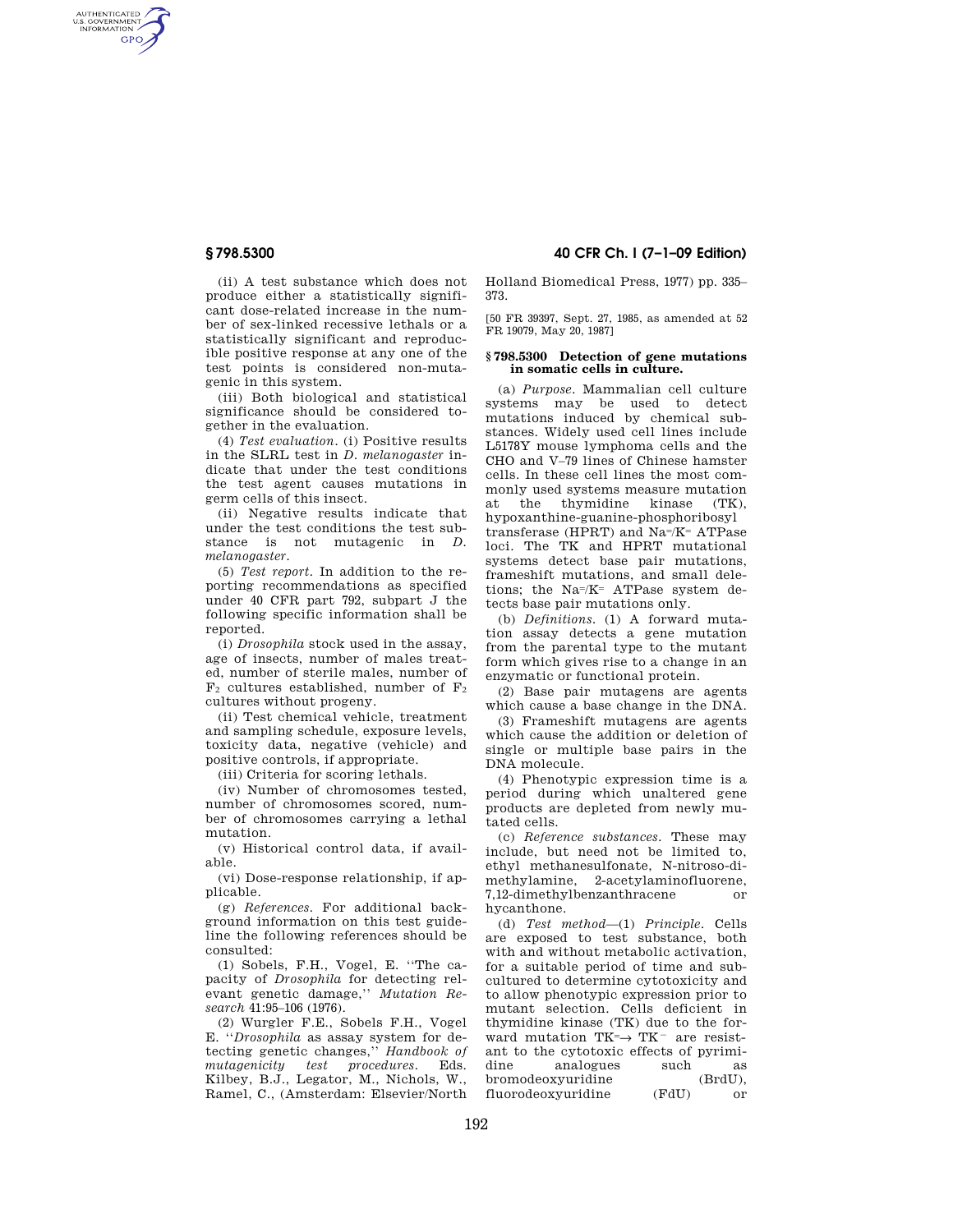# **Environmental Protection Agency § 798.5300**

trifluorothymidine (TFT). The deficiency of the ''salvage'' enzyme thymidine kinase means that these antimetabolites are not incorporated into cellular nucleotides and the nucleotides needed for cellular metabolism are obtained solely from *de novo*  synthesis. However, in the presence of thymidine kinase, BrdU, FdU or TFT are incorporated into the nucleotides, resulting in inhibition of cellular metabolism and cytotoxicity. Thus mutant cells are able to proliferate in the presence of BrdU, FdU or TFT whereas normal cells, which contain thymidine kinase, are not. Similarly cells deficient in HPRT are selected by resistance to 8-azaguanine (AG) or 6 thioguanine (TG) and cells with altered Na=/K= ATPase are selected by resistance to ouabain.

(2) *Description.* Cells in suspension or monolayer culture are exposed to the test substance, both with and without metabolic activation, for a defined period of time. Cytotoxicity is determined by measuring the colony forming ability or growth rate of the cultures after the treatment period. The treated cultures are maintained in growth medium for a sufficient period of time—characteristic of each selected locus—to allow near-optimal phenotypic expression of induced mutations. Mutant frequency is determined by seeding known numbers of cells in medium containing the selective agent to detect mutant cells, and in medium without selective agent to determine the cloning efficiency. After a suitable incubation time, cell colonies are counted. The number of mutant colonies in selective medium is adjusted by the number of colonies in nonselective medium to derive the mutant frequency.

(3) *Cells*—(i) *Type of cells used in the assay.* A variety of cell lines are available for use in this assay including subclones of L5178Y, CHO cells or V–79 cells. Cell types used in this assay should have a demonstrated sensitivity to chemical mutagens, a high cloning efficiency and a low spontaneous mutation frequency. Cells should be checked for *Mycoplasma* contamination and may be periodically checked for karyotype stability.

(ii) *Cell growth and maintenance.* Appropriate culture media and incubation conditions (culture vessels,  $CO<sub>2</sub>$  concentrations, temperature and humidity) shall be used.

(4) *Metabolic activation.* Cells shall be exposed to test substance both in the presence and absence of an appropriate metabolic activation system.

(5) *Control groups.* Positive and negative (untreated and/or vehicle) controls shall be included in each experiment. When metabolic activation is used, the positive control substance shall be known to require such activation.

(6) *Test chemicals*—(i) *Vehicle.* Test substances may be prepared in culture media or dissolved or suspended in appropriate vehicles prior to treatment of the cells. The final concentration of the vehicle shall not interfere with cell viability or growth rate. Treatment vessels should be chosen to ensure that there is no visible interaction, such as etching, between the solvent, the test chemical, and the vessel.

(ii) *Exposure concentrations.* (A) The test should be designed to have a predetermined sensitivity and power. The number of cells, cultures, and concentrations of test substance used should reflect these defined parameters. The number of cells per culture is based on the expected background mutant frequency; a general guide is to use a number which is 10 times the inverse of this frequency.

(B) Several concentrations (usually at least 4) of the test substance shall be used. Generally, these shall yield a concentration-related toxic effect. The highest concentration shall produce a low level of survival (approximately 10 percent), and the survival in the lowest concentration shall approximate the negative control. Cytotoxicity shall be determined after treatment with the test substance both in the presence and in the absence of an exogenous metabolic activation system. Relatively insoluble substances should be tested up to their limit of solubility under culture conditions. For freely-soluble nontoxic substances the highest concentration used should be determined on a case-by-case basis.

(e) *Test performance.* (1) Cells shall be exposed to the test substance both with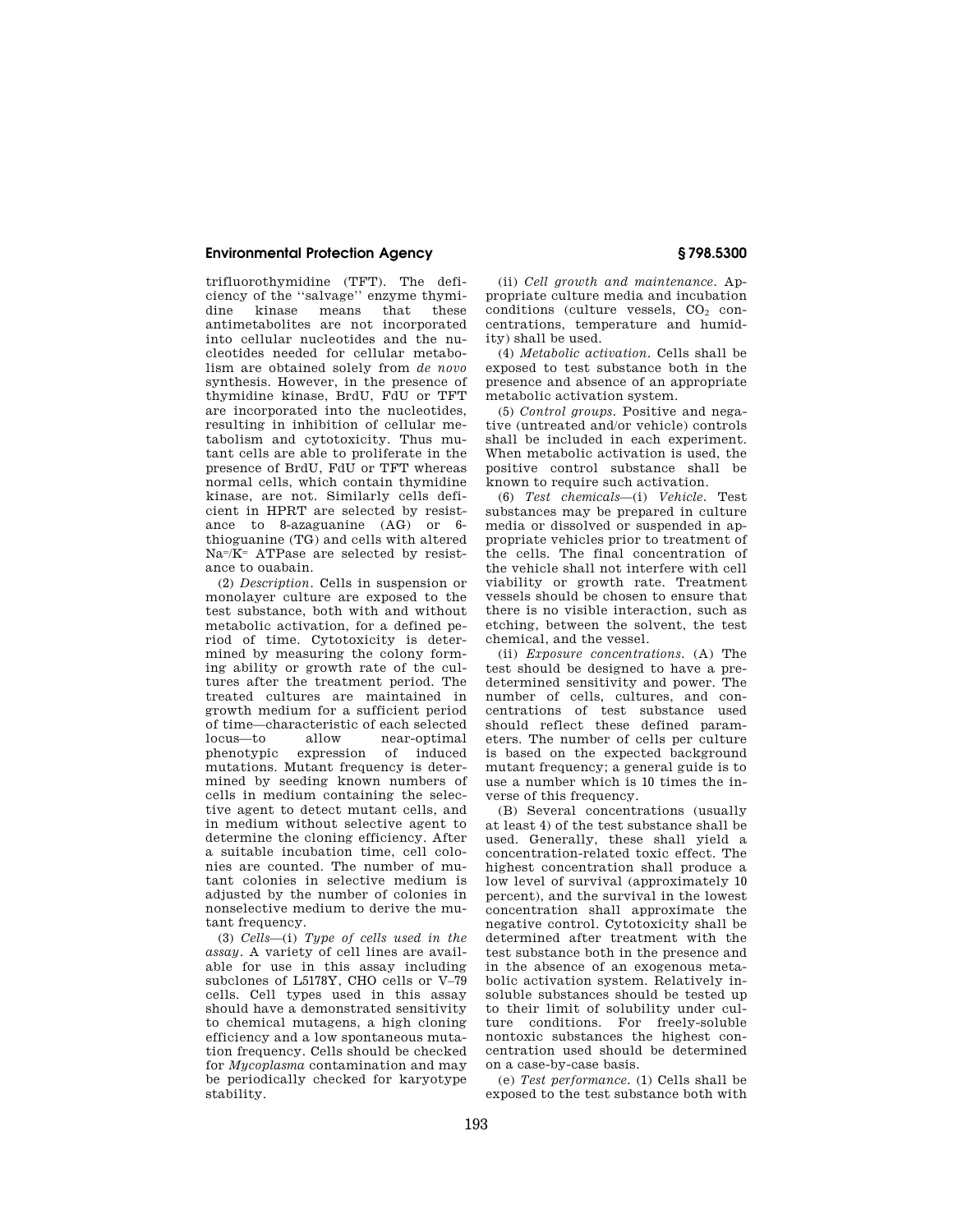and without exogenous metabolic activation. Exposure shall be for a suitable period of time, in most cases 1 to 5 hours is effective; exposure time may be extended over one or more cell cycles.

(2) At the end of the exposure period, cells shall be washed and cultured to determine viability and to allow for expression of the mutant phenotype.

(3) At the end of the expression period, which shall be sufficient to allow near optimal phenotypic expression of induced mutants, cells should be grown in medium with and without selective agent(s) for determination of number of mutants and cloning efficiency, respectively.

(4) Results shall be confirmed in an independent experiment. When appropriate, a single positive response should be confirmed by testing over a narrow range of concentrations.

(f) *Data and report*—(1) *Treatment of results.* Data shall be presented in tabular form. Individual colony counts for the treated and control groups shall be presented for both mutation induction and survival. Survival and cloning efficiencies shall be given as a percentage of the controls. Mutant frequency shall be expressed as number of mutants per number of surviving cells.

(2) *Statistical evaluation.* Data should be evaluated by appropriate statistical methods.

(3) *Interpretation of results.* (i) There are several criteria for determining a positive result, one of which is a statistically significant concentration-related increase in the mutant frequency. Another criterion may be based upon detection of a reproducible and statistically significant positive response for at least one of the test substance concentrations.

(ii) A test substance which does not produce either a statistically significant concentration-related increase in the mutant frequency or a statistically significant and reproducible positive response at any one of the test points is considered nonmutagenic in this system.

(iii) Both biological and statistical significance should be considered together in the evaluation.

(4) *Test evaluation.* (i) Positive results for an in vitro mammalian cell gene

**§ 798.5300 40 CFR Ch. I (7–1–09 Edition)** 

mutation test indicate that, under the test conditions, a substance induces gene mutations in the cultured mammalian cells used.

(ii) Negative results indicate that, under the test conditions, the test substance does not induce gene mutations in the cultured mammalian cells used.

(5) *Test report.* In addition to the reporting recommendations as specified under 40 CFR part 792, subpart J the following specific information shall be reported:

(i) Cell type used, number of cell cultures, methods used for maintenance of cell cultures.

(ii) Rationale for selection of concentrations and number of cultures.

(iii) Test conditions: composition of media, CO<sub>2</sub> concentration, concentration of test substance, vehicle, incubation temperature, incubation time, duration of treatment, cell density during treatment, type of metabolic activation system, positive and negative controls, length of expression period (including number of cells seeded and subculture and feeding schedules, if appropriate), selective agent(s).

(iv) Methods used to enumerate numbers of viable and mutant cells.

(v) Dose-response relationship, where possible.

(g) *References.* For additional background information on this test guideline the following references should be consulted:

(1) Amacher, D.E., Paillet, S.C., Ray, V. ''Point mutations at the thymidine kinase locus in L5178Y mouse lymphoma cells. I. Application to genetic toxicology testing,'' *Mutation Research,* 64:391–406 (1979).

(2) Amacher, D.E., Paillet, S.C., Turner, G.N., Ray, V.A. Salsburg, V.A. ''Point mutations at the thymidine kinase locus in L5178Y mouse lymphoma cells. II. Test validation and interpretation,'' *Mutation Research,* 72:447–474 (1980).

(3) Bradley, M.O., Bhuyan B., Francis, M.C., Langenback, R., Peterson, A., Huberman, E. ''Mutagenesis by chemical agents in V–79 Chinese hamster cells: a review and analysis of the literature: a report of the Gene-Tox Program,'' *Mutation Research,* 87:81–142  $(1981)$ .